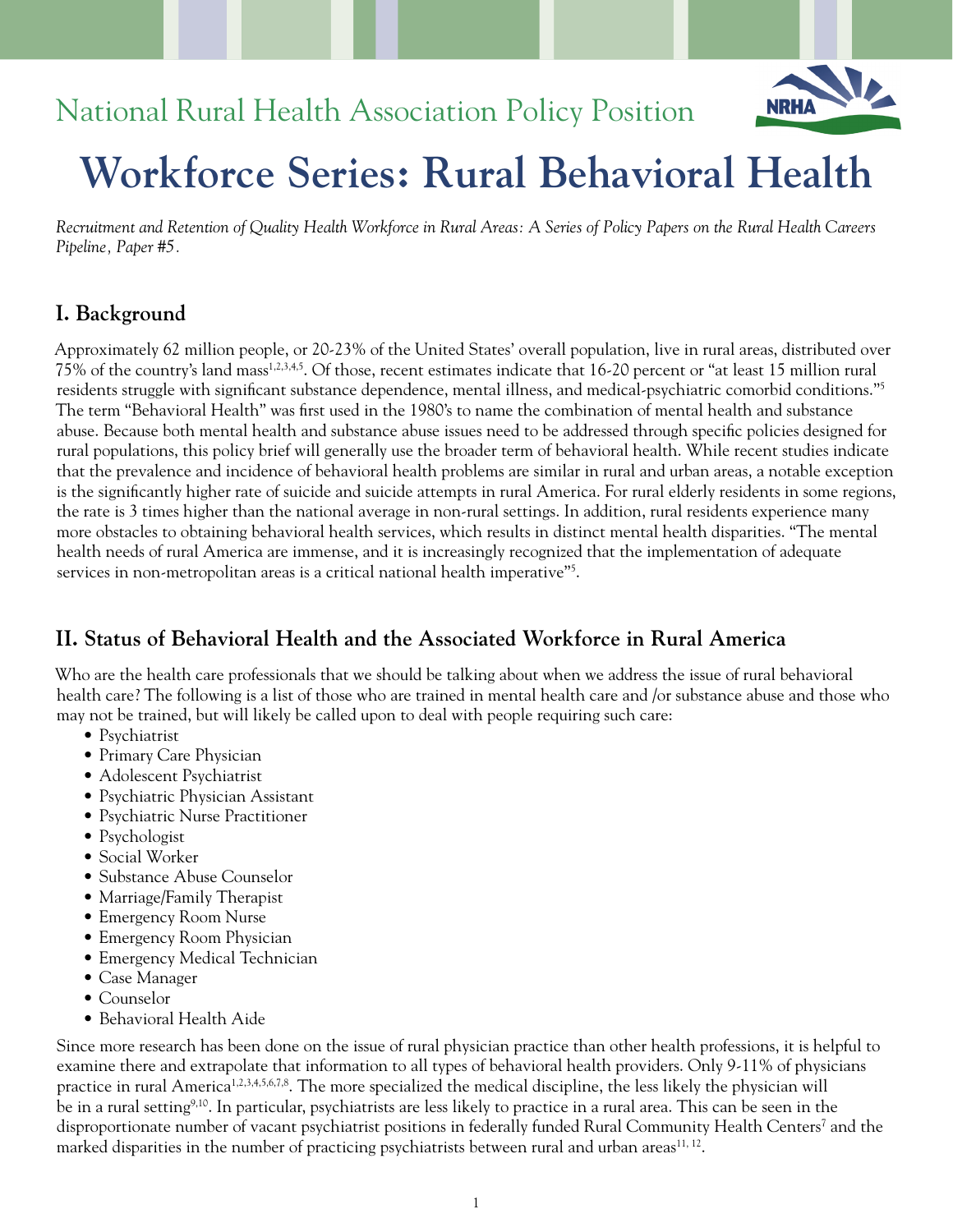Although national data suggest that the prevalence of clinically defined behavioral health problems among the adult population is similar in rural and urban settings<sup>13, 14</sup>, the availability of behavioral health services is limited for people living in rural and frontier communities<sup>1,2,5,6,15,16,17,18,19,20</sup>. The majority of Mental Health Professional Shortage Areas (MHPSAs) are in rural counties. "Among 1,253 smaller rural counties with populations of 2,500 to 20,000, nearly threefourths of these rural counties lack a psychiatrist, and 95 percent lack a child psychiatrist" (6 p.97, 18). An estimated 2/3 of U.S. patients with clinical symptoms of mental illness receive no care. Of those who receive formal treatment, approximately 40% receive care from a mental health specialist and  $45%$  from a general medical practitioner $2^{1,22}$ . Due to the lack of specialty behavioral heath care, primary care caregivers provide a large proportion of behavioral health care in rural America6,18,19,23,24,25,26,27.

Many factors influence the delivery of rural behavioral health care. These include dual and overlapping relationships, caregiver stress and isolation, limited availability and access to behavioral health resources, stigma, and economic issues.

The most commonly cited variable is that of overlapping, (dual) relationships<sup>28,29,30</sup>. The geographical and social structure of rural communities creates multiple relationships. A behavioral health professional might be called upon to treat a neighbor or find that his/her knowledge of a particular patient's case impacts on interactions with in other settings. For example, a social worker who is also a member of the town's school board, discovers during a family meeting that a schoolteacher has missed many teaching days because of a significant alcohol problem. The presence of alternative clinicians and facilities in urban areas fosters clearer and separate personal and professional boundaries5,6,28,29,30,31,32,33,34.

Because there are few mental or behavioral health professionals, if any at all, in small rural communities, everyone tends to know the resident as a behavioral health provider in addition to his/her other roles in the community<sup>23,31,32,35,36,37,38</sup>. A rural behavioral health provider is likely to be isolated from other behavioral health professionals and thus have limited opportunities to discuss ongoing issues<sup>39</sup>. Combined with immense clinical responsibilities, these factors may lead to increased caregiver stress<sup>5,28</sup>.

Stigma regarding mental illness and substance abuse is particularly significant in rural settings6,40,41. Living in a small, isolated rural community where everyone knows each other heightens the stigma. As a result, a patient may refuse to go to the behavioral health provider's office because everyone will recognize his truck. Rural residents may be uncomfortable with the prospect of disclosing information to a behavioral health care provider or not seek necessary care<sup>6,23,41,42,43,44,45,46</sup>, leading to under-diagnosis and under-treatment of behavioral health disorders. Such stigma can also undermine the quality of care as well as the provider-patient relationship<sup>5</sup>. Cultural, religious, and personal values of rural residents influence health care decision-making. These values include self-reliance, self-care, a strong work ethic, and a unique perception of health and illness. Rural residents may be more likely to make use of informal supports such as neighbors, family, churches, and other community groups<sup>30</sup>. While this may apply in certain urban neighborhoods, it can be characteristic of entire rural communities<sup>5,28,47</sup>. Behavioral health professionals trained only in urban settings may be poorly prepared to understand these rural cultural characteristics.

Decreased population density impacts on rural behavioral health care because of the distance patients may need to travel to access other mental health professionals and facilities<sup>5,6,30</sup>. Distance to such services can be problematic due to the lack of public transportation, challenging roads, and environmental and climatic barriers such as mountain ranges or extreme weather conditions<sup>32</sup>. When rural patients need to be admitted or transferred to an urban facility, prohibitive obstacles might be faced, such as distance, reluctance to receive care in a "far away" and unfamiliar city, and knowing that one's family and friends might be less able to travel to provide support<sup>5,28,30,48</sup>.

Economic factors influence rural behavioral health care. Rural populations have a lower income per capita<sup>2</sup>, and in most rural areas, a higher percentage of people living below the poverty level compared to their urban counterparts<sup>49,50</sup>. In 2000, the prevalence of rural children living in poverty in "non-metro areas" ranged between 18-23%<sup>51</sup>. Rural residents, under the age of 65, are more likely to be underinsured and uninsured<sup>52</sup>.

General health status is poorer in rural areas. Although the rural population has about the same age-adjusted mortality rate as the urban population<sup>1</sup>, rural residents experience higher rates of infant mortality<sup>53</sup> and morbidity<sup>54,55</sup>. Rural communities have a higher proportion of vulnerable residents, specifically children (5-17 years old) and the elderly  $(65+)$ , who require more health services<sup>56</sup>. In addition, those living in rural and remote frontier regions are more likely to have chronic health problems and poorer health status compared to their urban counterparts<sup>5,28,57</sup>.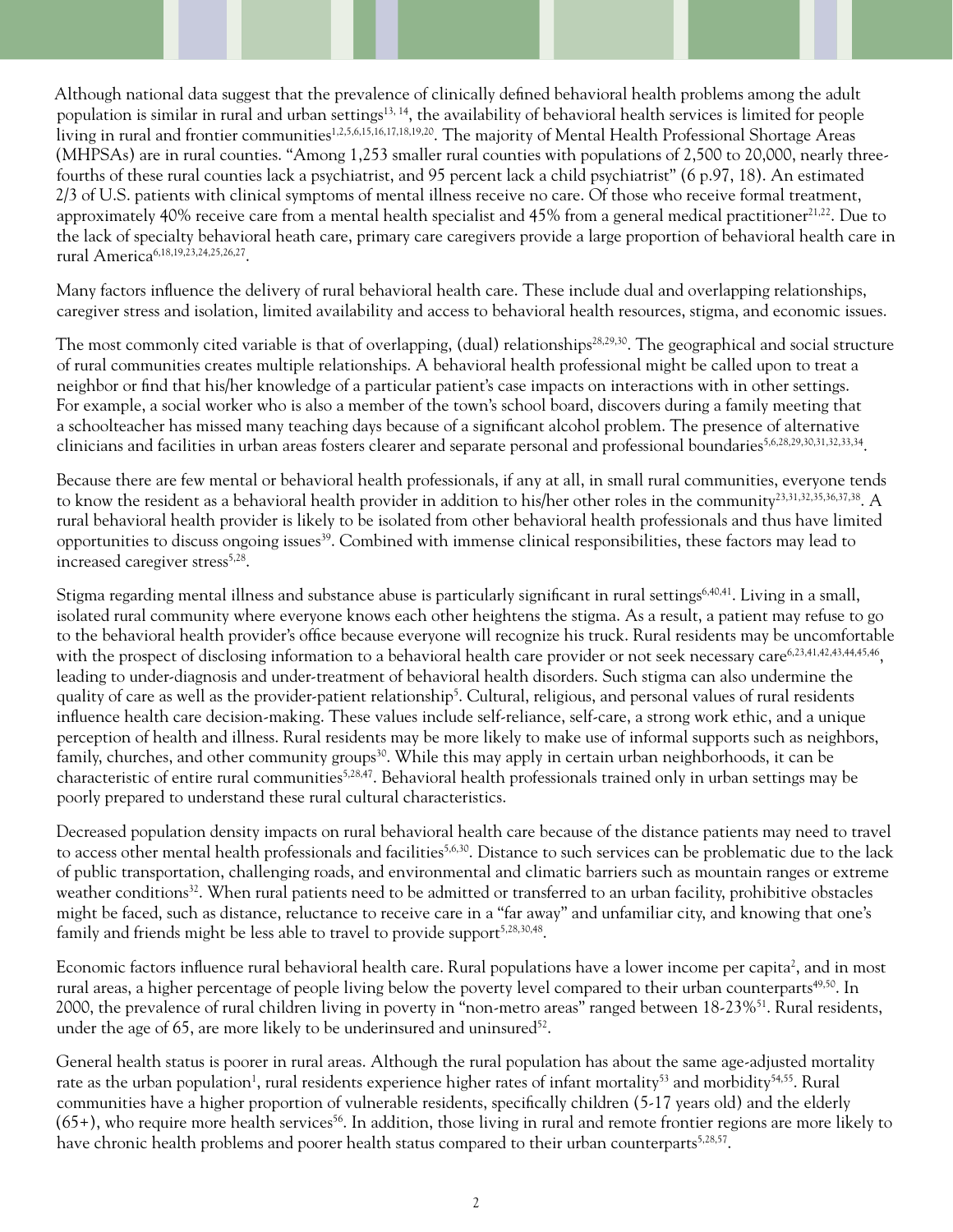These factors suggest that the practice of rural behavioral health is fundamentally different from behavioral health practice in urban or metropolitan settings, and a disparity exists in the number of behavioral health professionals practicing in urban and rural areas. An increased emphasis on rural practice during professional training could contribute to overcoming barriers to providing quality mental health care in rural settings<sup>6,23,24</sup>, including the number of behavioral health professionals choosing to practice in rural communities. In addition, those providers such as primary care physicians, nurses and Emergency Medical Technicians, who practice in rural areas, should also receive continuing education in how to address mental health and substance abuse issues, as they are often the only source of help available.

At a March 2008, National Organization of State Offices of Rural Health conference on "Rural Health Workforce Trends," the following challenges/questions regarding rural behavioral health care were identified as being the only tip of the iceberg when focusing on the delivery of adequate behavioral health care to U.S. rural and frontier residents<sup>58</sup>.

- How do we determine who is able to practice or provide mental health care? Rules and legislation vary from state to state and licensure lists do not actually reflect who is able to practice.
- Although there is a great need for behavioral health providers of all types in rural areas, where are the employment opportunities? We do not know enough about the demand, especially by occupation/type of provider.
- How will behavioral health providers of all types be reimbursed? Which type of providers can direct bill and which cannot?
- In small rural and frontier areas where there is a great deal of stigma attached to behavioral health problems, how do we provide services for both those who are chronically mentally ill and those who need acute services only, especially given the growth of adolescent behavioral health issues?
- Should we be encouraging greater utilization of telepsychiatry, based on measures of its effectiveness, and what are the reimbursement issues?
- What is the impact of the current large number of returning veterans to rural areas on the supply of behavioral health providers employed by the Veterans Administration?

# **III. Rural Behavioral Health Workforce Recruitment and Retention Issues**

#### *A. Interrelated issues hindering workforce recruitment*

The Omnibus Budget Reconciliation Act of 1981 (PL 97-35) shifted funding responsibilities from the federal government to the state mental health agencies<sup>59,60</sup>. This shift resulted in significant strains on state resources to provide mental health services in both metropolitan and rural areas. Compounded by court-ordered deinstitutionalization of state mental hospitals resources dwindled, resulting in a serious and persistent problem in local communities attempting to deal with severe, chronically mentally ill patients, and taxing a local, community-based system that was being eroded by state funding cuts<sup>61</sup>. The community-based mental health system began imploding. As a result, incentives under the community-based system evaporated and workforce shifts occurred towards the more populated, better paying environments of middle to upper-middle class America. Without adequate funding for rural communities, behavioral health services declined dramatically. Psychiatrist, Clinical Psychologists, Clinical Social Workers, Psychiatric Nurse Practitioners and Behavioral Health Counselors had little or no incentive to remain in rural environments. As a result, "Many rural and low-income urban areas have experienced persistent shortages of these resources, creating barriers to access that lead to poor health and mental health outcomes"62. In 1992, Congress abolished the Alcohol, Drug Abuse and Mental Health Administration and created the Substance Abuse and Mental Health Services Administration. The goal was to improve quality and access to mental health and substance abuse treatment services, as well as to develop and promote models and strategies for training and education. "In spite of this, the agency appears to have only limited resources available for direct support of clinical training or for workforce planning and development activities"63.

Over the years, the federal government has instituted several programs in an attempt to address rural health workforce shortages. These programs include the National Health Service Corps, shortage area designations such as the Health Professional Shortage Area (HPSA) and the Mental Health Professional Shortage Area (MHPSA), the Graduate Medical Education National Advisory Committee, and the J-1 Visa Waiver Program. While all of these program have had measured success, significant gaps remain concerning access to rural behavioral health care.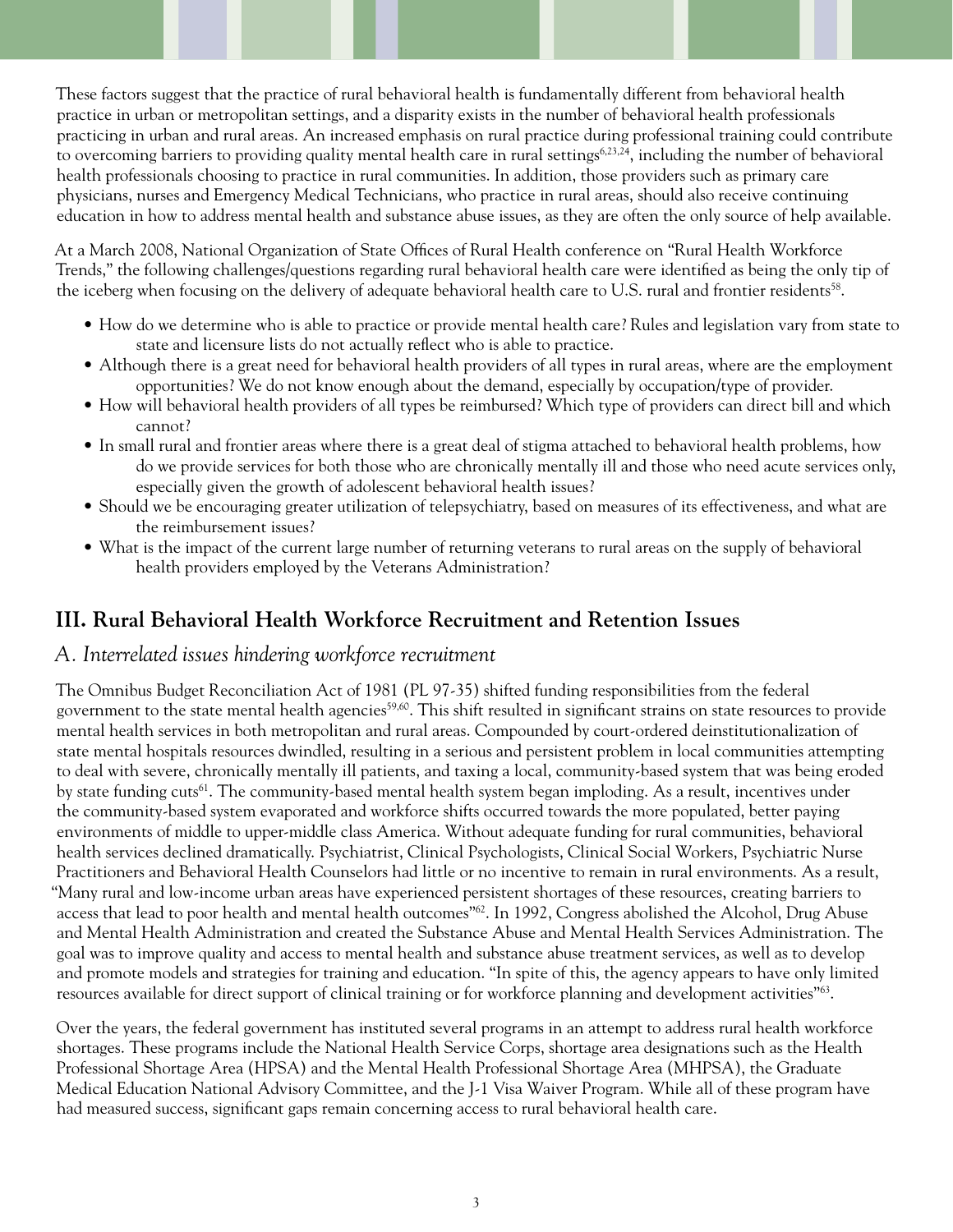## *B. Factors influencing workforce retention*

In a 1995 study Lambert and Agger concluded that "Shortages of mental health professionals appear to be an important factor affecting access to and utilization of mental health services for residents of rural communities"64. They identified lack of organizational support, professional isolation, and limited income generation as major detriments to mental health providers remaining in rural settings. Another study identified work-related issues, as opposed to lifestyle and personal issues, as being important for retention of rural mental health workers<sup>65</sup>. The Hogg Foundation for Mental Health completed a study in 2007<sup>66</sup> which identified the following trends:

- a 7.3% decline in the number of licensed social workers from 2000 to 2007
- a marginal increase of 0.8% in clinical psychologist during the same time period
- an 8.6% drop in psychiatrist. With its focus on the state of Texas, this study also found little cultural and linguistic diversity among providers and a lack of professional and continuing educational opportunities for mental health professionals. Professional staff turnover rates are currently at the 20% level, and workforce shortages in Texas are anticipated to continue into the future. Texas does not appear to be alone in experiencing these trends.

#### *C. Significance of recruitment and retention issues*

Behavioral health professional turnover rates in rural community settings have reached alarming rates. The 2007 Hogg study reported the rates of 23% for psychiatrists, 31% for advanced practice nurses, 23% for licensed professional counselors, and 25% for licensed clinical social workers<sup>66</sup>. In addition to turnover, rural areas have serious shortages of doctoral trained mental health professionals<sup>67</sup>. As a result of these shortages, rural residents must seek care from primary care physicians who may be poorly prepared to recognize and treat mental illness and behavioral disorders<sup>68</sup>. In addition, due to the stigma attached to behavioral health problems and the absence of qualified trained behavioral health professionals, rural residents turn to non-traditional and often more poorly trained resources such as ministers, friends, and family<sup>69</sup>. All of these factors culminate in a fragmented system of behavioral health care that lacks integration and consistency.

#### **IV. Recommendations to Foster Rural Behavioral Health Workforce Recruitment and Retention**

The section contains a number of concrete recruitment and retention recommendations many of which have demonstrated successful outcomes. While none of these solutions can be considered a panacea, taken together they have been effective in recruiting and retaining a significant number of beginning and experienced health professionals to practice in rural. Given the acute shortage of behavioral health workers in rural America, federal, state, and local government entities, that have a responsibility for ensuring appropriate access to behavioral health care services, would do well to consider funding and fostering as many such programs as possible. In order to deal with the great many diagnosed behavioral health patients that reside in rural areas and the even greater number of undiagnosed rural Americans, the time is now to begin concentrating our efforts on this immensely underserved, but critical part of our rural healthcare infrastructure.

#### *A. Recruitment*

Provide behavioral training for a wide scope of rural health professionals. Given the severe lack of rural behavioral health providers, generalists must often increase their scope of practice in order to accommodate the needs that exist in a typical rural population. As a result there is a great need to include behavioral health diagnosis and treatment in the training curricula for not only primary care physicians, but also nurse practitioners and physician assistants as well. These three professionals are the most likely source of regular medical intervention for those diagnosed with both acute and chronic mental illness and behavioral health problems, including drug therapy and ongoing maintenance of patient care. Because the wrap-around services, such as psychotherapy and counseling, are also being provided by licensed therapists and family counselors rather than psychologists, it is important that their training include at least an awareness of the kinds and types of behavioral health issues that are prevalent in rural areas and a thorough understanding of the resources that are available to patients in the local area.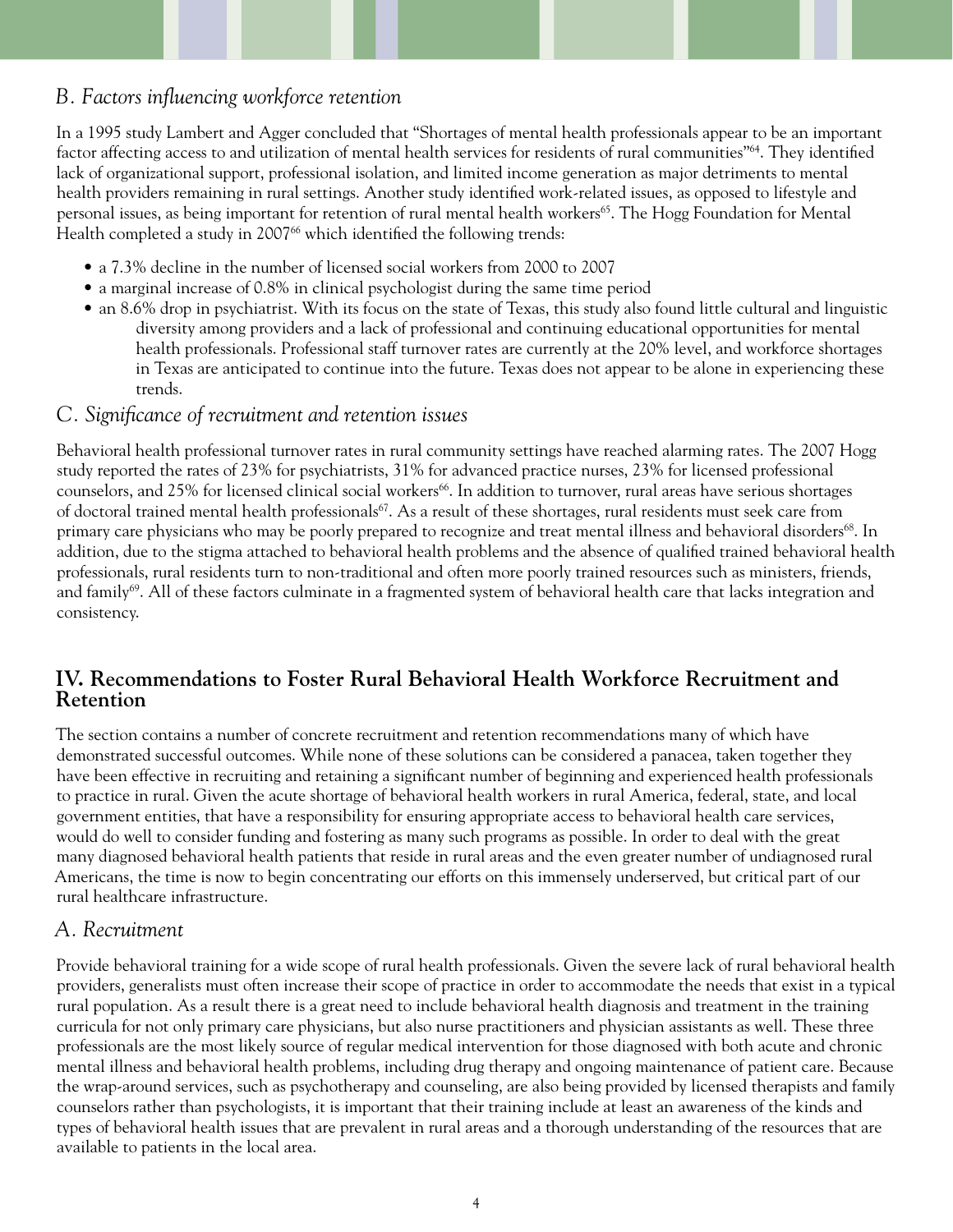Develop recruitment enhancements such as loan repayments, bonuses and other perks. There are several proven programs that can improve the recruitment and retention of healthcare professionals in rural areas. Scholarships and loan repayment programs have modest success, because they are attractive to both students and early careerists that do not necessarily have a preconceived notion about where they intend to live or work. Salary or payment bonuses for behavioral health professionals, based on a well-defined shortage designation program such as the Mental Health HPSAs, might also attract new providers. In the end, any solution that would enhance these professionals' ability to gain a competitive wage, retire their school-debt, or otherwise ease their transition into a rural practice setting would be a step forward, especially in the area of behavioral health, where reimbursement issues are generally greater than those related to physical health.

Establish relationships between health professional training schools and Critical Access Hospitals to create rural behavioral health practice training sites. Professional schools responsible for training behavioral health students should establish relationships with Critical Access Hospitals to develop mentoring and practice rotation programs that include a rurally-based training component which has proven to be helpful in establishing a comfort level with rural practice among health professionals. By providing training locations for behavioral health students, not only do they become more familiar with the types of diagnoses and treatment options that are specific to rural settings, but they are also given the opportunity to assist with actual rural patients and can better orient themselves to the local environment. Mentoring programs also give students access to seasoned professionals that have practiced in a rural area for an extended period of time. Casual conversations about the field of practice and the value and benefits of rural living are invaluable when it comes to overcoming stereotypes, apprehensions, and unfamiliarity.

Enhance availability of mental health coverage through telehealth. Telemedicine has proven to be an effective method of delivering mental health consults and follow-up treatment. By taking advantage of recent advances in computer technology and high-speed telecommunications, communities have been able to help close the distance that exists between rural areas, and the urban hospitals and large teaching facilities where highly-specialized care is being rendered. These telemedicine sessions allow psychiatrists and psychologists to test and observe behavioral disorders almost as effectively as a face-to-face consultation. Due to their ease of deployment and the time and effort that could potentially be saved by patients and providers, promoting the increased use of telemedicine could help to alleviate the access to care burden that many rural areas are facing. Such promotion must include addressing reimbursement issues around the remote provision of care.

#### *B. Retention*

Establish professional support mechanisms. Several key factors that affect the ongoing retention of healthcare professionals have to do with the professional support they can expect to receive once they have elected to begin a rural practice. At that point, connecting with peers and maintaining their educational credentials become an important part of their satisfaction with their career. Building a network of rural behavioral health professionals and ensuring their participation in the overall healthcare provider community will help to prevent them from feeling disengaged. Ensuring that professional societies, Areas Health Education Centers, state behavioral health agencies, and local behavioral health authorities include rural professionals in their program planning and activities will help to create a robust network of support for those currently practicing in smaller, isolated rural communities.

Provide coverage for time-away. As with a great many rural health professionals, the ability to take time away from their practice and their community can help with retention. A behavioral health emergency can strike at any time of the night or day and both local law enforcement and hospital emergency rooms benefit tremendously from having a trained behavioral health expert in their community. However, these communities must provide and encourage time away for behavioral health providers to attend to both their personal well-being and their professional pursuits, such as continuing education and networking. Strengthening behavioral health providers' ability to cope with and more effectively treat patients, with whom they are often already familiar, is another key to retention.

#### *C. Recruitment and Retention*

Build capacity within rural communities to recruit and retain behavioral health professionals. A variety of programs have been implemented in rural America to help rural communities enhance their potential to attract and keep health care professional. An example that has had some success is the Recruitable Community Program (RCP), initiated in 1998 by the University of West Virginia Department of Family Medicine to focus on increasing rural communities ability to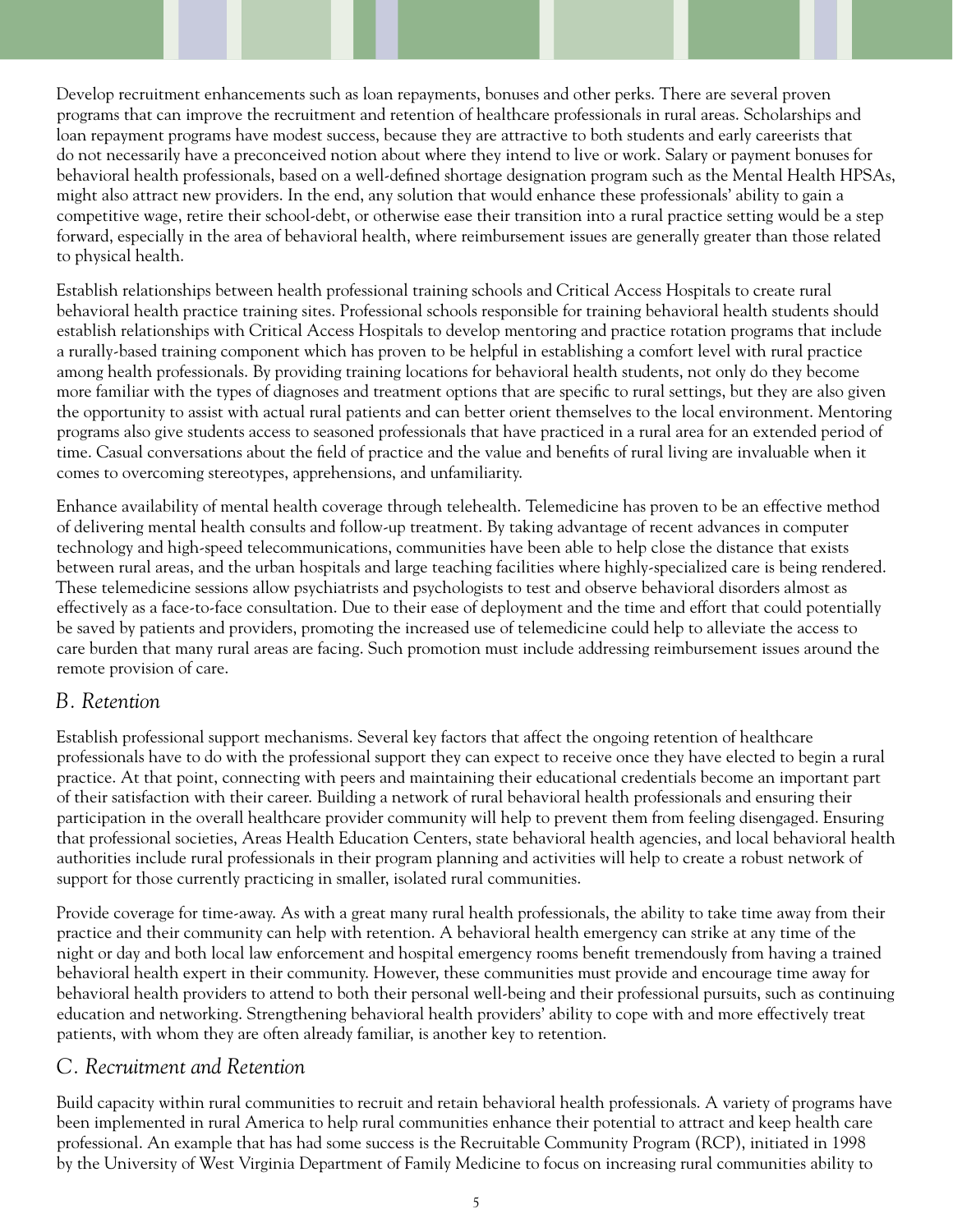recruit medical providers through community development and increased knowledge of recruitment and retention issues. To stabilize West Virginia's rural health care infrastructure and improve access to quality health care services, the RCP developed a collaborative relationship with the Division of Rural Health (DRH) within the Office of Community Health Systems, Bureau for Public Health, Department of Health and Human Resources, and has transferred the program to the DRH. This unique project, with its focus on the role of the "community" in the recruitment and retention of health professionals, helps selected rural communities by:

- Providing the communities with community development and health care expertise through a valuable community assessment and recommendations for enhancing current recruitment techniques.
- Assisting with the organization of a community recruitment effort.
- Strengthening community ties to training programs.
- Enhancing the general appeal of community, thereby facilitating the Retention and Recruitment of Health Care Professionals.

#### **V. Summary**

President Bush's 2002 New Freedom Commission on Mental Health was convened to investigate the problems and possible solutions in the current mental and behavioral health system. The Commission reported that the vast majority of Americans living in underserved, rural, and remote areas experience disparities in mental health services compared with their urban counterparts. The Commission concluded that "...rural issues are often misunderstood, minimized, and not considered in forming national mental health policy. Too often, policies and practices developed for metropolitan areas are erroneously assumed to apply to rural areas"70.

State and national policy makers cannot continue to operate under a consistent and pervasive misunderstanding of rural realities regarding access to behavioral health care. The themes of rural behavioral health have remained constant over the past 20 years and more. Mounting needs, a lack of available behavioral health providers, and restricted/limited resources strain existing services and limit access to rural residents in need<sup>71</sup>. Only policies aimed at resolving the panoply of issues that have resulted in these long-standing themes can make any headway toward resolving them. Leadership is critically needed to develop comprehensive policies which do not perpetuate the tendency to seek a single policy solution to the bewildering array issues that surround the provision of quality behavioral health for America's rural residents.

### **VI. References**

- 1 Ricketts TC: The changing nature of rural health care. Ann Rev Public Health 2000; 21:639-657.
- 2 Size T: Commentary: rural health can help lead the way. WMJ 2002; 101:10-11.
- 3 Nelson WA, Weeks WB: Rural/ non-rural differences of American Society of Bioethics and Humanities membership. J Med Ethics in press.
- 4 National Center for Health Statistics: Figure 2. Population by region and urbanization level: United States, 1998 – Data Tables on Urban and Rural Health, in Health, United States, 2001 With Urban and Rural Health Chartbook DHHS Publication No. (PHS) 01-1232. Washington, DC, U.S. Government Printing Office, 2001, pp 92.
- 5 Roberts LW, Battaglia J, Epstein RS: Frontier ethics: mental health needs and ethical dilemmas in rural communities. Psychiatry Serv 1999; 50:497-503.
- 6 Gamm LG, Stone S, Pittman S: Mental Health and Mental Disorders – A Rural Challenge: A Literature Review, in Rural Healthy People 2010: A companion document to Health People 2010. Volume 2. Edited by Gamm LD, Hutchison LL, Dabney BJ, Dorsey AM. College Station, TX, The Texas A&M University System Health Science Center, School of Rural Public Health, Southwest Rural Health Research Center, 2003, pp 97-11.
- 7 Rosenblatt RA, Andrilla CH, Curtin T, Hart LG: Shortages of medical personnel at community health centers: implications for planned expansion. JAMA 2006; 295:1042-1049.
- 8 Rosenblatt RA: A view from the periphery – health care in rural America. N Engl J Med 2004; 351:1049-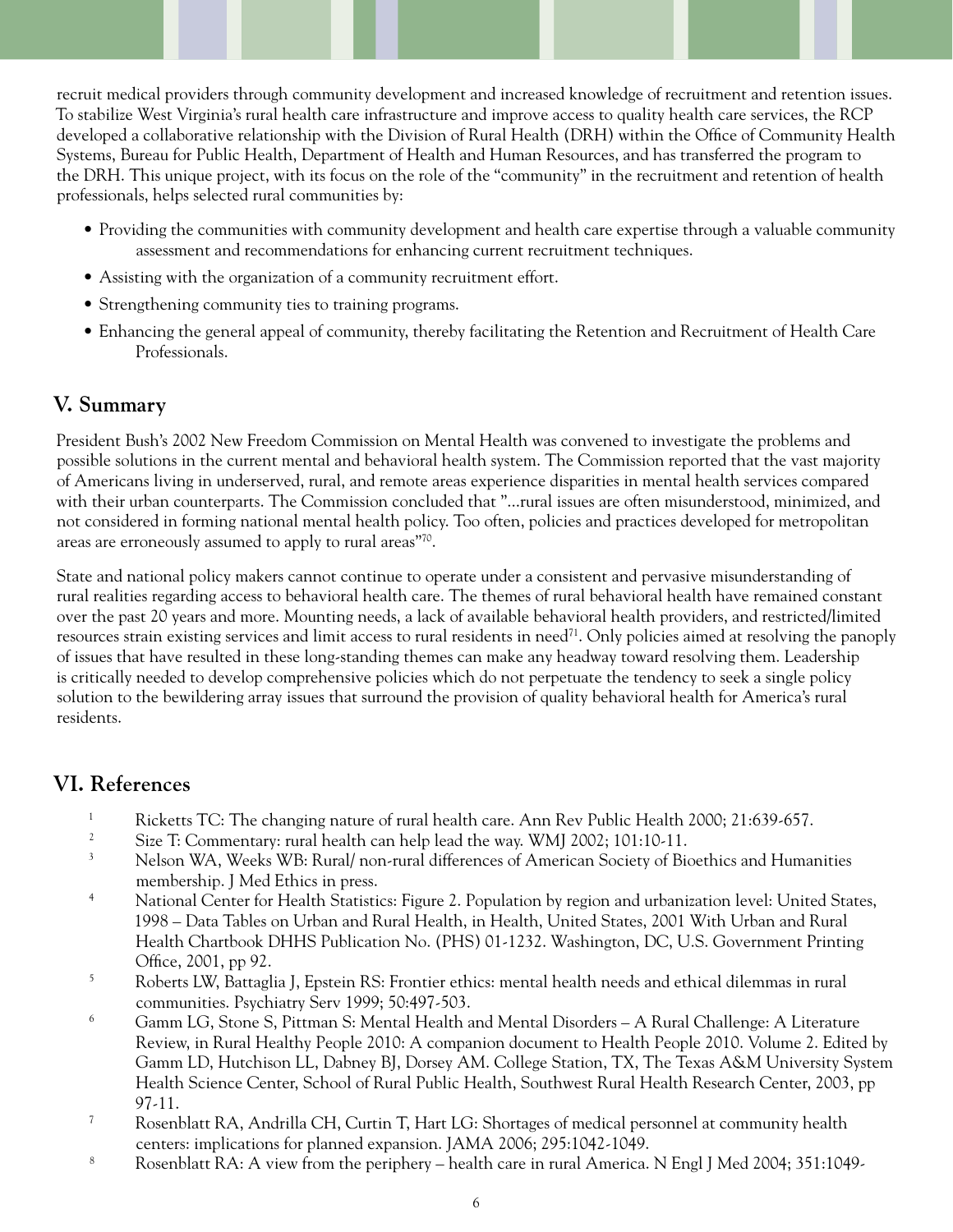1051.

- 9 Rosenthal MB, Zaslavsky A, Newhouse JP: The geographic distribution of physicians revisited. Health Serv Res 2005; 40 (6 Pt I):1931-1952.
- 10 Rosenblatt RA, Whitcomb ME, Cullen TJ, Lishner DM, Hart LG: Which medical schools produce rural physicians? JAMA 1992; 188:1559-1565.
- <sup>11</sup> Johnson ME, Brems C, Warner TD, Roberts LW: Rural-urban health care provider disparities in Alaska and New Mexico. Administration and Policy in Mental Health and Mental Health Services [serial online] 2005 October [cited 2006 April 30]. Available from: URL:http://www.springerlink.com/ (03pkgh55aywpo2vgypuhne55)/app/home/issue.asp?referrer=parent&backto=journal,1,142;linkingpublicatio nresults,1:105700,1.
- 12 Baldwin LM, Patanian MM, Larson EH, Lishner DM, Mauksch LB, Katon WJ, Walker E, Hart LG: Modeling the mental health workforce in Washington State: using state licensing data to examine provider supply in rural and urban areas. J Rural Health 2006; 22:50-58.
- 13 Kessler RC, McGonagle KA, Zhao S, Nelson CB, Hughes M, Eshleman S, Wittchen HU, Kendler KS: Lifetime and 12-month prevalence of DSM-III-R psychiatric disorders in the United States. Results from the National Comorbidity Survey. Arch Gen Psychiatry 1994; 51:8-19.
- 14 Kessler RC, Demler O, Frank RG, Olfson M, Pincus HA, Walters EE, Wang P, Wells KB, Zaslavsky AM: Prevalence and treatment of mental disorders, 1990 to 2003. N Engl J Med 2005; 352:2515-2523.
- <sup>15</sup> Bird DC, Dempsey P, Hartley D: Addressing mental health workforce needs in underserved rural areas: Accomplishments and challenges (Working Paper #23). Portland, ME, University of Southern Maine, Edmund S. Muskie School of Public Service, Institute for Health Policy, Maine Rural Health Research Center, 2001.
- 16 Wagenfeld MO, Murray JD, Mohatt DF, DeBruyn JC: Mental health and rural America: 1980-1993. An overview and annotated bibliography.Washington, DC, Health and Human Services Administration, Office of Rural Health Policy, 1994, pp 1-116.
- 17 Hartley D, Bird D, Dempsey P: Rural mental health and substance abuse, in Rural Health in the United States. Edited by Ricketts TC. New York, Oxford University Press, 1999, pp 159-178.
- <sup>18</sup> Holzer CE, Goldsmith HF, Ciarlo JA: Chapter 16: Effects of rural-urban county type on the available of health and mental health care providers, in Mental Health, United States DHHS Pub. No (SMA) 99-3285. Washington, DC, U.S. Government Printing Office, 1998, pp. 204-213.
- 19 Rost K, Owen RR, Smith J, Smith GR: Rural-urban differences in service use and course of illness in bipolar disorder. J Rural Health 1998; 14:36-43.
- <sup>20</sup> Goldsmith HF, Wagenfeld MO, Manderscheid RW, Stiles D: Specialty mental health services in metropolitan and nonmetropolitan areas: 1983 and 1990. Admin Policy Mental Health 1997; 24:457-488.
- 21 National Rural Health Association: Issue Paper: Mental Health in Rural America. [Online] 1999 [cited 2006 April 30]; Available from: URL:http://www.nrharural.org/advocacy/sub/issuepapers/ipaper14.html.
- <sup>22</sup> Regier DA, Narrow WE, Rae DS, Manderscheid RW, Locke BZ, Goodwin FK: The de facto United States mental and addictive disorders service system. Arch Gen Psychiatry 1993; 50:85-94.
- <sup>23</sup> Geller JM: Rural primary care providers' perceptions of their roles in the provision of mental health services: voices from the plains. J Rural Health 1999; 15:318-334.
- <sup>24</sup> Lambert D, Agger MS: Access of rural AFDC Medicaid beneficiaries to mental health services. Health Care Financ Rev 1995; 17:133-145.
- <sup>25</sup> Lambert D, Agger M, Bolda EJ: How do older rural Medicaid beneficiaries with depression access care? Research & Policy Brief. Portland, ME, University of Southern Maine, Edmund S. Muskie School of Public Service, Institute for Health Policy, Maine Rural Health Research Center, 1998.
- <sup>26</sup> Vega WA, Kolody B, Aguilar-Gaxiola S, Catalano R: Gaps in service utilization by Mexican Americans with mental health problems. Am J Psychiatry 1999; 156:928-934.
- 27 Rost K, Kirchner J, Fortney JC, Booth BM: Rural-urban differences in service use by at-risk drinkers. JRCP 2000; E3.
- <sup>28</sup> Roberts LW, Battaglia J, Smithpeter M, Epstein RS: An office on Main Street. Health care dilemmas in small communities. Hastings Cent Rep 1999; 29:28-37.
- <sup>29</sup> Nelson W: Addressing rural ethics issues. The characteristics of rural healthcare settings pose unique ethical challenges. Healthc Exec 2004; 19:36-37.
- <sup>30</sup> Bushy A: When you client lives in a rural area. Part I: Rural health care delivery issues. Issues Ment Health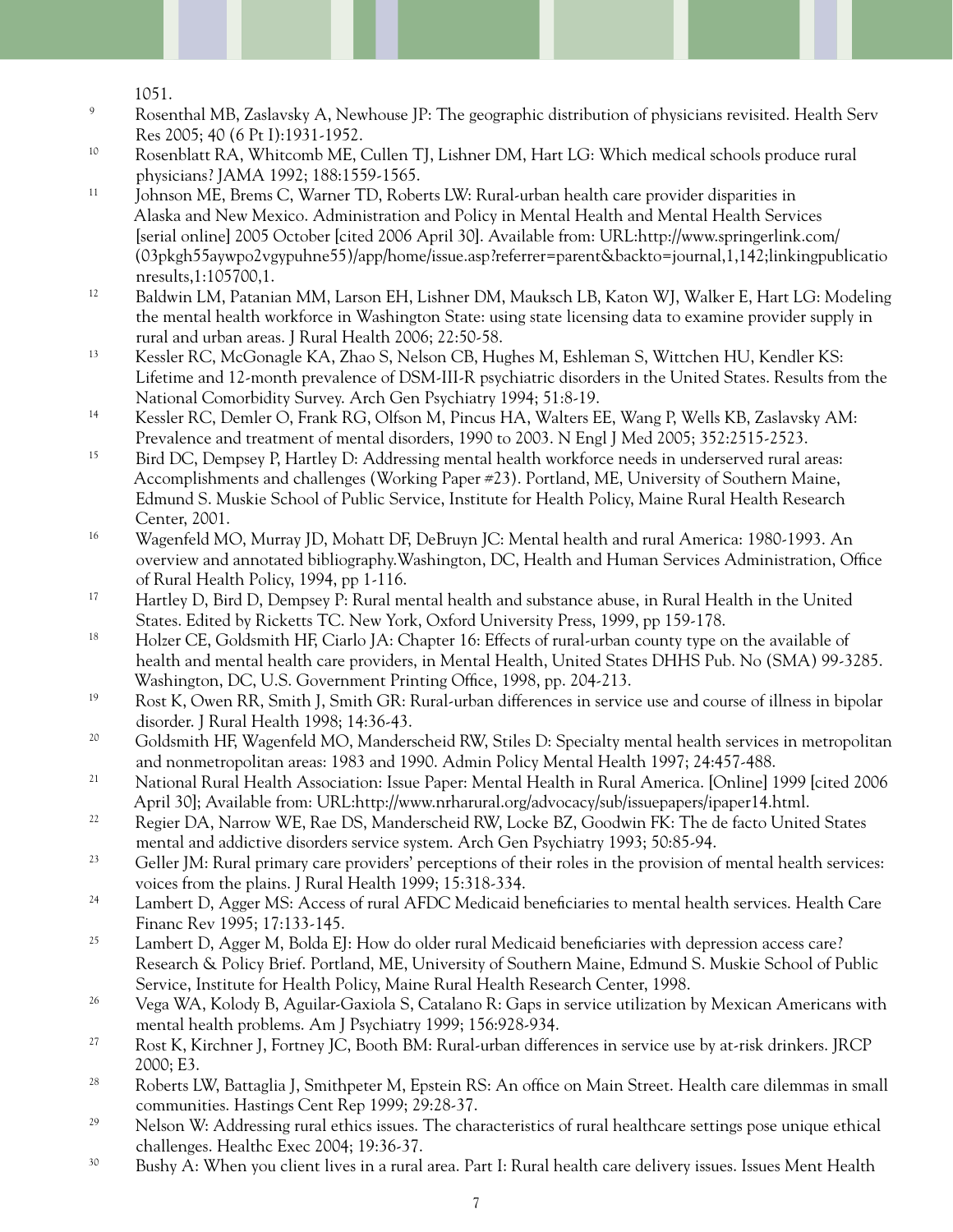Nurs 1994; 15:253-186.

- <sup>31</sup> Sobel SB: Small town practice of psychotherapy: ethical and personal dilemmas. Psychotherapy in Private Practice Special Issue: Psychological practice in small towns and rural areas 1992; 10:61-69.
- <sup>32</sup> Cook AF, Joyner JC: No secrets on Main Street. Am J Nurs 2001; 101:67,69-71.
- <sup>33</sup> Purtilo R, Sorrell J: The ethical dilemmas of a rural physician. Hastings Cent Rep 1986; 16:24-28.
- 34 Schank JA: Ethical issues in rural counseling practice. Can J Counseling 1998; 32:270-283.
- <sup>35</sup> Woods D: The rural doctor: among friends on the Canada-US border. Can Med Assoc J 1977; 117:809,812-814.
- <sup>36</sup> Rourke LL, Rourke JT: Close friends as patients in rural practice. Can Fam Physician 1998; 44:1208-10,1219-1222.
- <sup>37</sup> Jennings FL: Ethics in rural practice. Psychotherapy in Private Practice Issue: Psychological practice in small towns and rural areas 1992; 10:85-104.
- <sup>38</sup> Simon RI, Williams IC: Maintaining treatment boundaries in small communities and rural areas. Psychiatr Serv 1999; 50:1440-1446.
- 39 Rost K, Fortney J, Zhang M, Smith J, Smith GR Jr.: Treatment of depression in rural Arkansas: policy implications for improving care. J Rural Health 1999; 15:308-315.
- 40 Hoyt DR, Conger RD, Valde JG, Weihs K: Psychological distress and help seeking in rural America. Am J Community Psychol 1997; 25:449-470.
- 41 Calloway M, Fried B, Johnsen M, Morrissey J: Characterization of rural mental health service systems. J Rural Health 1999; 15:296-307.
- <sup>42</sup> Aday LA. At risk in America: The health care needs of vulnerable populations in the United States. 2nd Edition. San Francisco, CA, Jossey-Bass Publishers, 2001.
- 43 Haley WE, McDaniel SH, Bray JH, Frank RG, Heldring M, Johnson SB, Lu EG, Reed GM, Wiggins JG: Psychological practice in primary care settings: Practical tips for clinicians. Prof Psychol-Res Pract 1998; 29:237-244.
- 44 Rost K, Smith GR, Taylor JL: Rural-urban differences in stigma and the use of care for depressive disorders. J Rural Health 1993; 9:57-62.
- 45 Fox JC, Blank M, Berman J, Rovnyak VG: Mental disorders and help seeking in a rural impoverished population. Int J Psychiatry Med 1999; 29:181-195.
- <sup>46</sup> Hartley D, Korsen N, Bird D, Agger M: Management of patients with depression by rural primary care physicians. Arch Fam Med 1998; 7:139-145.
- 47 Roberts LW, Dyer AR: Chapter 10: Caring for people in small communities, in Concise Guide to Ethics in Mental Health Care. Edited by Roberts LW, Dyer AR. Washington, DC, American Psychiatric Publishing, Inc., 2004, pp 167-83.
- <sup>48</sup> Nelson WA, Pomerantz AS: Ethics issues in rural health care, in Choices and Conflicts. Edited by Friedman E. AHA Press, 1992, pp 156-63.
- 49 National Center for Health Statistics: Figure 5. Population in poverty by region and urbanization level: United States, 1997 – Data Tables on Urban and Rural Health, in Health, United States, 2001 With Urban and Rural Health Chartbook DHHS Publication No. (PHS) 01-1232. Washington, DC, U.S. Government Printing Office, 2001, pp 95.
- 50 The Kaiser Commission on Medicaid and the Uninsured and The Edmund S. Muskie School of Public Service: Figure 9. Family Income of the Uninsured and Total Population by Residence (Ages 0-64), 1998. Section II: Profile of the Rural vs. Urban Uninsured, in Health Insurance Coverage in Rural America: Chartbook Report #4093. Edited by Ziller EC, Coburn AF, Loux SL, Hoffman C, McBride TD. Washington, DC, The Kaiser Commission on Medicaid and the Uninsured, 2003. pp 20.
- 51 Economic Research Service: Child Poverty Declined Between 1990 and 2000, in Rural Children at A Glance. Economic Information Bulletin Number 1. Washington, DC: United States Department of Agriculture, Economic Research Service, 2005.
- <sup>52</sup> The Kaiser Commission on Medicaid and the Uninsured and The Edmund S. Muskie School of Public Service: Health Insurance Coverage in Rural America: Chartbook Report #4093. Edited by Ziller EC, Coburn AF, Loux SL, Hoffman C, McBride TD. Washington, DC, The Kaiser Commission on Medicaid and the Uninsured, 2003.
- 53 National Center for Health Statistics: Figure 11. Infant mortality rates by region and urbanization level: United States, 1996-98 – Data Tables on Urban and Rural Health, in Health, United States, 2001 With